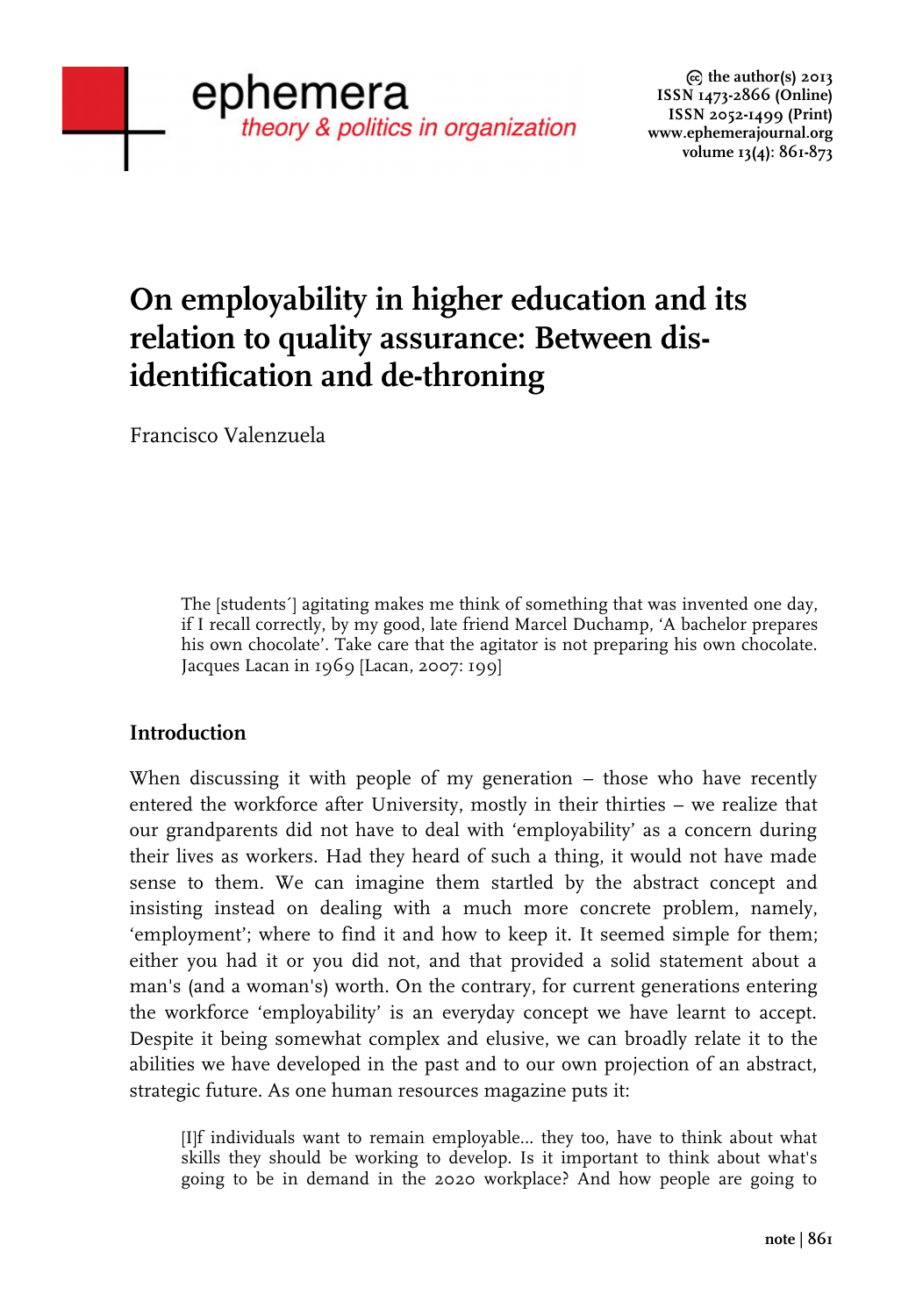remain productive and attractive to employers through an increasingly longer working life? (Baron, 2011)

As a generation of fledgling yet motivated workers, we claim to know what 'employability' is and how to handle these apparently reasonable concerns by taking diverse courses of action. However, we can also realize that the 'work trends in year 2020' and the 'ever more extended work life' constitute massive and open-ended anticipations of our future which fill the prospect of our adult lives with anxiety. For authors like Colin Cremin (2010), drawing on Lacanian psychoanalysis, such anxiety is the effect of a particular form of subjectivity, which has been ideologically coded into the narratives of an 'employable' worker self and the practices that promote it. What is at stake here is a subjective split between a unifying sense of self – for Lacan, the imaginary – and the rules of the context in which it is found – for Lacan, the symbolic order or 'Other'. In congruence with Foucauldian readings (e.g. Sparrhoff, 2012), Cremin (2010) interprets this particular subject as caught up in a fantasy in which she desires to surpass the downs (and ups) of the concrete 'employment' game and to enter a new dimension. The offering there is that one can become an imaginary 'employable' self by going beyond the whims of any particular employer and over-demanding oneself to master a never-ending list of desirable skills and experiences (the symbolic order of professional labour). This Sisyphean endeavour embodies the constitutive excess of subjectivity that causes the split, which Lacan called the Real. Of course, this does not ultimately benefit the subject, but only capitalism and its champions, who can now expect the worker to enhance (and to govern) herself by her own in order to maximize the surplus value she can provide (see also Zupančič, 2007).

As the most current generation in the workforce we seem to go beyond our grandparents' horizon in this tragedy, hoping to somehow transcend (the imaginary of) 'employment'. While our predecessors were seeking a job as evidence of their self-affirmation, we can no longer seem to find our own image realized in 'the job'. For Cremin (2010), current modes of 'employable' subjectivity are calling us instead to become recognizable and desirable by a generalized, non-existent 'spectral Big Boss' that would gaze upon us and guarantee (in the name of the symbolic social order) that our 'next job' will be more satisfying than any other before.

Yet with the passing of time this new envisioning of 'employability' – the gaze of the Lacanian Other, the social order – will not only reach us but also the younger generations that follow right behind. They are the ones who will truly have to venture an answer about the work trends in the year 2020, or 2040 for that matter, and endure the restlessness of work. In this sense, there are essential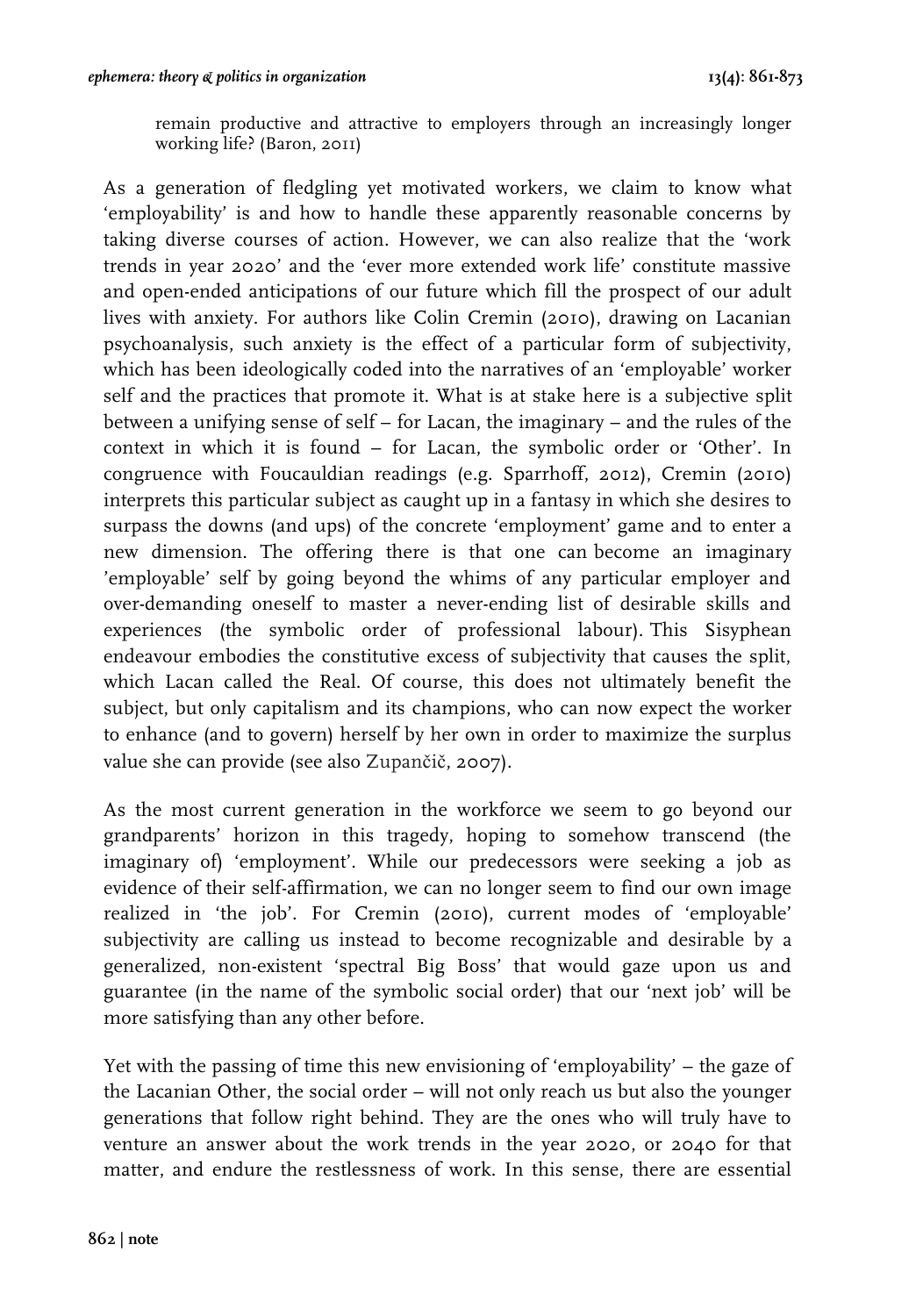questions to be asked: how will this particular gaze be construed by those who are not yet workers; that is, secondary or higher education students? What discourses and practices will this Other of 'employability' start to demand from the student-subject? And how will these soon-to-be-workers make sense of them?

In what follows, a reflection will be sketched on how this subject-foremployability and its ideology of anxious self-improvement can be embedded in the domain of higher education (HE). Expanding on above-mentioned interpretations the goal of generating 'quality' in higher education will be analysed, considering the ambiguity in the meaning of this aim and the way it relates to the promise of graduate employability. Turning to Lacan, these ideals will be interpreted as establishing 'master discourses' which both empower and overwhelm the student-subject with the responsibility of self-enhancement, in the context of the new political economy for higher education. Diverse forms of subjective articulation around these master signifiers, namely 'dis-identification' and 'de-throning', will be analysed.

# **Quality assurance as a metaphor for employability**

We should start by acknowledging that younger generations are already facing the problematic concept of employability. This is associated with the shift from 'higher education as a social institution' to 'higher education as an industry' (Gumport, 2000), which has been followed by a number of HE policies in the western world with the aim of strengthening the relation between the University and the (free) market (Miller, 1995; Gornitzka et al., 2005; Kwiek and Kurkiewicz, 2012). Notably, transnational policies like the Bologna Declaration (EUA, 2013) have explicitly emphasized employability as a fundamental goal for educational systems, along with other key aims. The most resonant among these is clearly quality: the goal of assuring that HE systems are egalitarian, accountable, 'efficient', and, above all, 'effective'. When considering these proenterprise HE policies, the goal of 'quality' appears to establish a powerful complementarity with the goal of employability. While the former is about enterprising outside, vis-à-vis the market, the latter is about enterprising inside, through 'efficient' and 'effective' management. Thinking critically, however, what we should read in this affinity is not only the coherence between outcomes of the educational system for the sake of 'development', 'equality' or any other purpose, but the symbolic connection between key signifiers representing the value<sup>1</sup> of

<sup>&</sup>lt;u> Alexandria (h. 1888).</u><br>1905 - Johann Barnett, fizikar fizikar eta biztanleria (h. 1808). 1 By talking here about *value* I take advantage of the polysemy of the concept. Both 'quality' and 'employability' find their meaning on a domain – education – that is beginning to redefine its cultural and ethical *values* following a change in the *value* of knowledge according to the political economy of capitalism.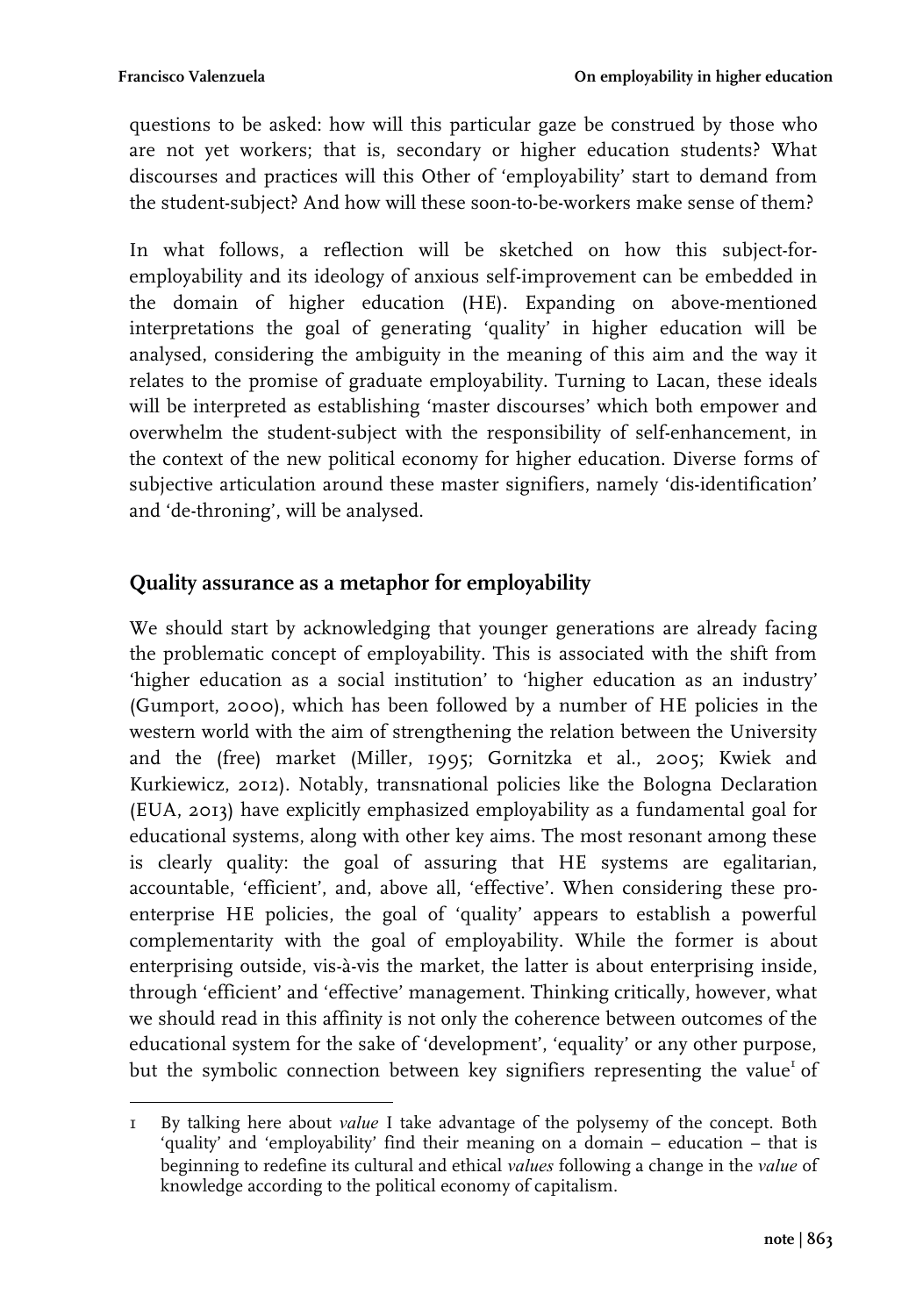education itself and attempting to stabilize a new regime through its capacity to anchor discourse and subjectivity on specific practices (see also Fejes, 2010).

Following Cremin's rendition of Lacan, we can begin by appreciating employability as an undoubted 'quilting point' or 'master signifier' for the worker who dreams (and speaks) of an 'ontological closure or oneness with the boss' (2010: 134). Her dream of becoming employable is valid because there is a 'spectral Big Boss' (the symbolic social order, the Other) behind the imaginary boss, offering the promise of employability as something efficacious beyond its many possible meanings (or lack thereof). In the case of HE, the characters and the scenery are substituted by the imaginary HE institution, but the Other of graduate employability persists, based on the fact that the meaning of employability as an educational outcome has remained 'chameleonic', elusive and 'decontextualized' to this date (Harvey, 2001; Knight, 2001; Morley, 2001). What we witness then is a mere shift in the shape of the spectre, from a Big Boss behind all imaginable labour to a Big Educator behind all imaginable learning.

In light of such fading of meaning, the subject's overwhelming mission of becoming employable through education appears to be the only response to an urgent commandment; namely, to obtain a meaningful response from a Big Educator or Other that refers to the external side of the HE domain – the market – in any way possible. This, of course, includes choosing the most prestigious University, enrolling in the most enriching degrees, participating in the most CV-boosting activities, among many others. Yet, considering the vague and seemingly empty definition of the quality signifier in HE (Cheng and Tam, 1997; Pounder, 1999), we should also consider that the subject's effort could also be to locate an Other that refers to the internal side of the HE domain – HE quality assurance – in search for stable meaning.

Moreover, if we consider the 'value-laden' character of the quality signifier, subjectively associated with what is good and useful to justify an activity irrespective of its meaning, this Other of the internal would appear to reduplicate the gaze of employability and reinforce its command. It is as if quality were functioning as a true metaphor of employability, in a Lacanian sense. It would be accounting for and offering a kind of meta-guarantee for the student-subject; a guarantee for the effectiveness of HE's own guarantee of delivering the graduate employability that is desired. Elaborating on Cremin's (2010) terms, this would be a guarantee of the Big-Educator-Other that refers to the external side of HE –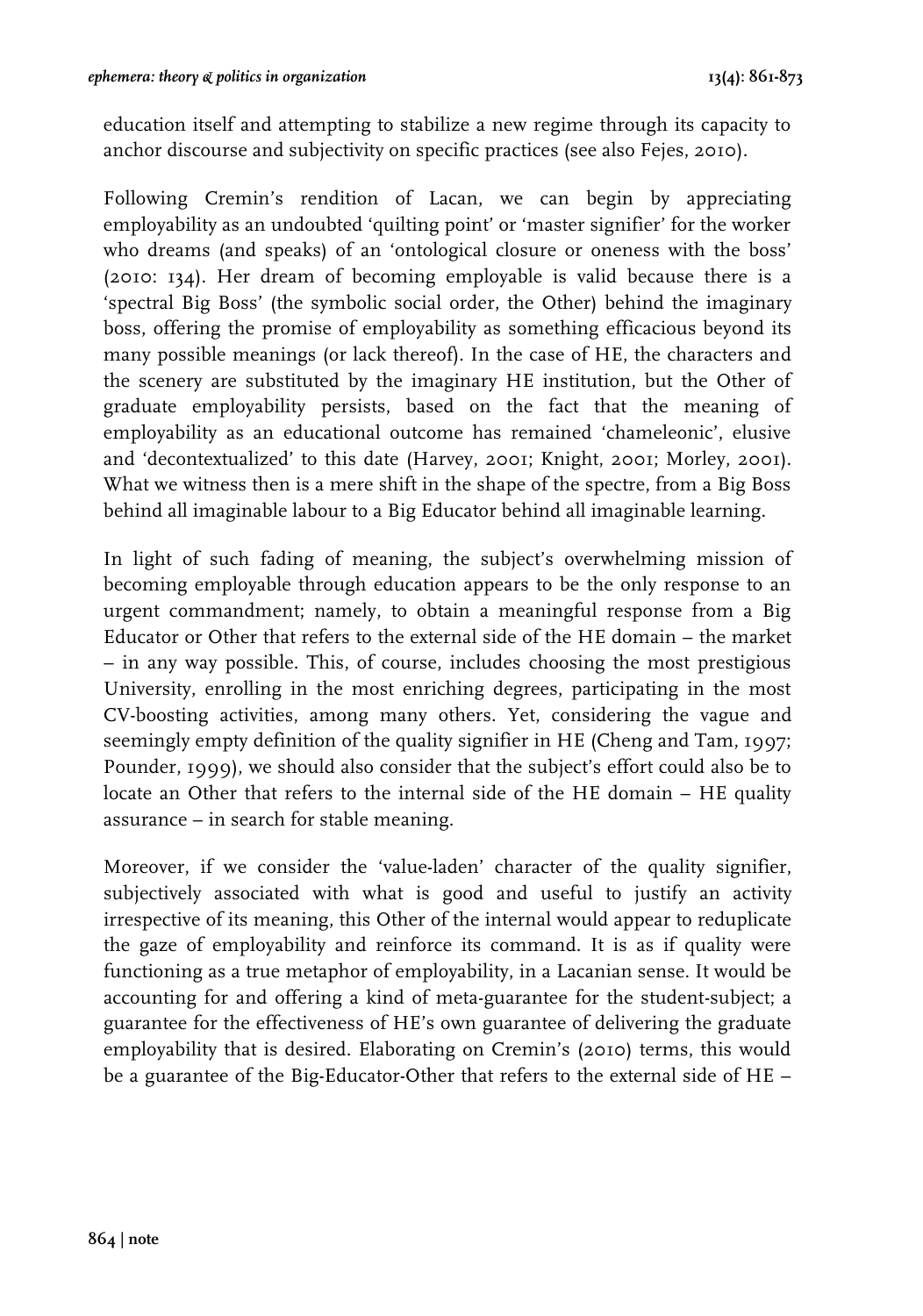graduate employability – which would be itself sustained by the Big-Educator-Other that refers to the internal side of  $HE -$  quality assurance  $-$  and vice versa<sup>2</sup>.

We can see that in her relation to both employability and quality in HE the subject is animated more by the form of the promise (the quilting point) than its content (the filling) (Žižek, 1989). Notwithstanding, the form of subjectivity seems to be articulated differently around the above-mentioned signifiers. Beyond the contents of fantasy, what young people expect to become outside HE – 'graduate employability' – constitutes a different experience than the one that happens inside of it – 'quality assurance'. In the next section these modes of articulation will be distinguished, focusing on their effects over the individual and collective imaginaries of identity.

# **Dis-identifying with graduate employability in higher education**

Although the experience of learning in HE institutions is for the most part collective, the achievement of graduate employability has been conceived primarily as a personal, individual challenge for HE students. Among many conceptualizations of this (e.g. Knight and Yorke, 2003; Bridgstock, 2009), the one provided by Holmes (2001) is the most notable. He puts forward a 'graduate identity approach' as an alternative to the emphasis on 'skills' that has dominated debates in this area. This is precisely the reason why such strategy is relevant to our discussion; the dismissal of skills development – a central concern for HE curriculums – is here based on the premise that 'the nature of human behaviour… depends upon there being a set of social practices and a set of identities appropriate to the social situation' (*ibid*.: 111) Essentially, this means that employable self-enhancement cannot be completed by the process of learning on its own. It also requires an incorporated sense of 'social appropriateness' to the core of one's self-becoming in terms of practices and identity; i.e. the discourse of who we are. Do we not perceive the gaze of the

 2 The distinction between the internal and external references of the Other is crucial for the theory and analysis of subjectivity. On the one hand, the gaze of the symbolic Other is capable of validating the reciprocal relationship between the in-side and the out-side of the imaginary depiction of self that the subject constructs. This way the subject can realize where she is in the concrete and what that means. On the other hand, for Lacan the symbolic structure of the Other is radically incomplete and will never be able to fulfil the realization of a stable location or meaning. This proves for the subject that her location in the imaginary is ultimately lacking (an anchor and a reference), that being inside is always also being outside and vice-versa. For an extensive discussion on this aspect of subjectivity (which Lacan sometimes called 'extimacy') see Miller (1994).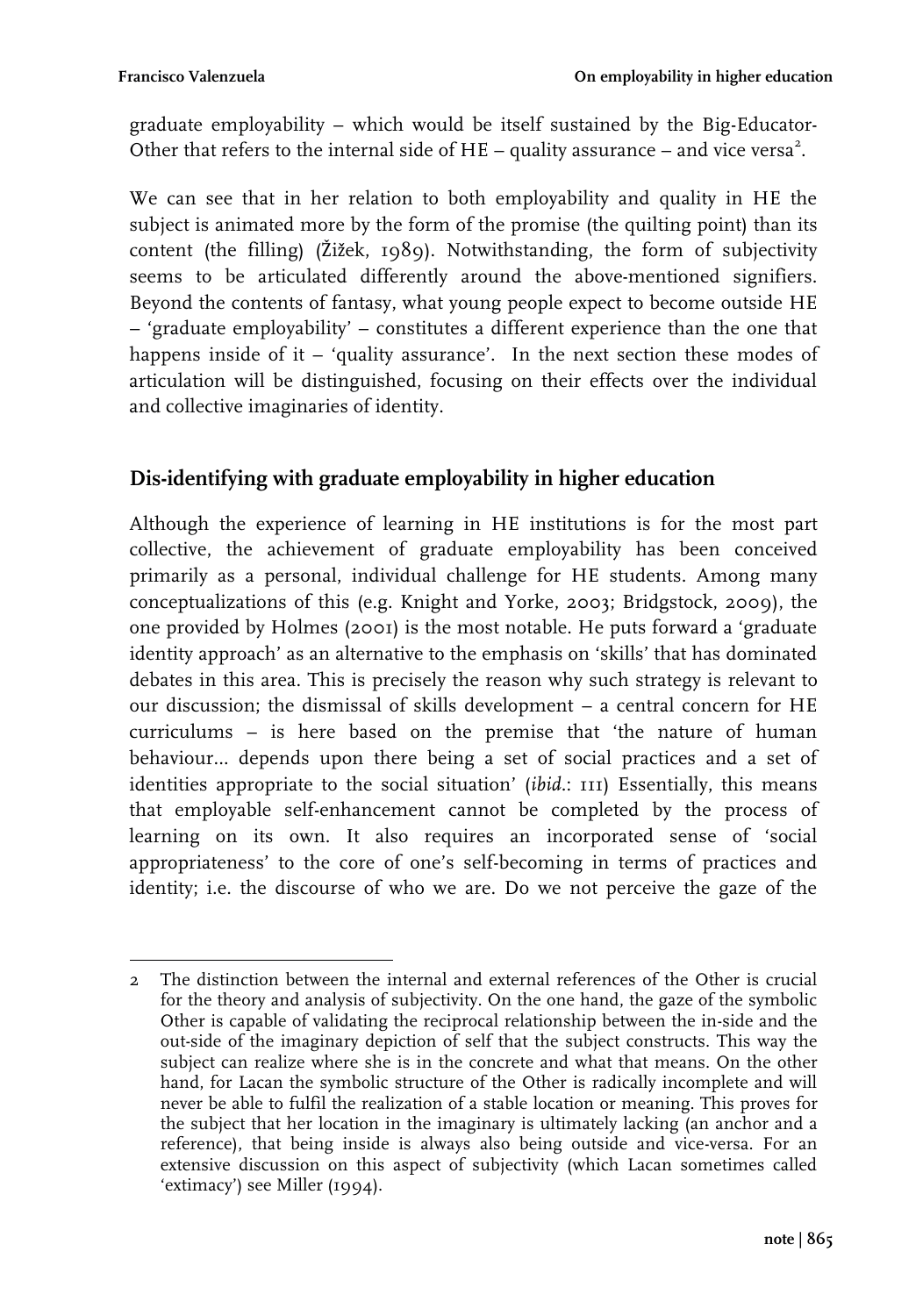'spectral Big Boss' – the Lacanian Other – behind this appraisal of the subject's social suitability?

Indeed, Holmes (2001) clearly advocates the kind of illusory social guarantees that Cremin (2010) has warned us about. It is in this kind of proposition that we can find the specific form of subjectivity that is deployed around the master signifier of employability in the context of HE. Let us consider his detailed account on the relation between employability and identity:

[G]raduate identity claims… in order to stand a reasonable chance of being successful, must be presented as an appropriate mode of warranting… students would be encouraged to consider what it would be like to be employable and employed in a position, how one conducts oneself, and so on, as the basis for rehearsing their claim upon such an identity. (Holmes, 2001: 117)

Holmes is insightful in contending that a graduate identity can only be deemed employable if it is constantly re-built and rehearsed. This implies a consistent anticipation of what is relevant to the occupational settings the student wishes to enter; 'how one should conduct oneself'; what it would feel like, and so on. Yet what Holmes fails to acknowledge is that this is not a consequence of 'human nature', but, quite the contrary, an effect of a social order – the political economy of enterprise HE – that feeds from the students' desire for a 'liberated' identity and the labour to build it.

With this in mind we can finally grasp the form that subjectivity takes around the master signifier of graduate employability in HE. It is the model of disidentification, which Cremin (2010) elaborates on in his analysis of workers' employability. The 'dis' prefix does not mean the dissolution of identity; it rather means the possibility of deconstructing the signification of its meaning and of invoking a new master signifier to represent an alternative identity. Following Glynos (2001), it is about ethically transcending or transgressing the mainstream to look for something more sublime, and, therefore, desirable.

It is fair to say that if the students question the appropriateness of who they are, they will probably be able to secure a better job. Yet the meaninglessness that surrounds this fantasy of transcending identity, unfortunately, will eventually result in a mortifying guilt resulting from a lack of knowing how to fully realize it. Inexorably, the question is raised, how and when do we really become employable? Mortification rises precisely because the fantasy of counteridentities does not respond to any 'behavioural mechanisms' but only to dominating ideologies in society – what the Other wants: for us to work and study harder.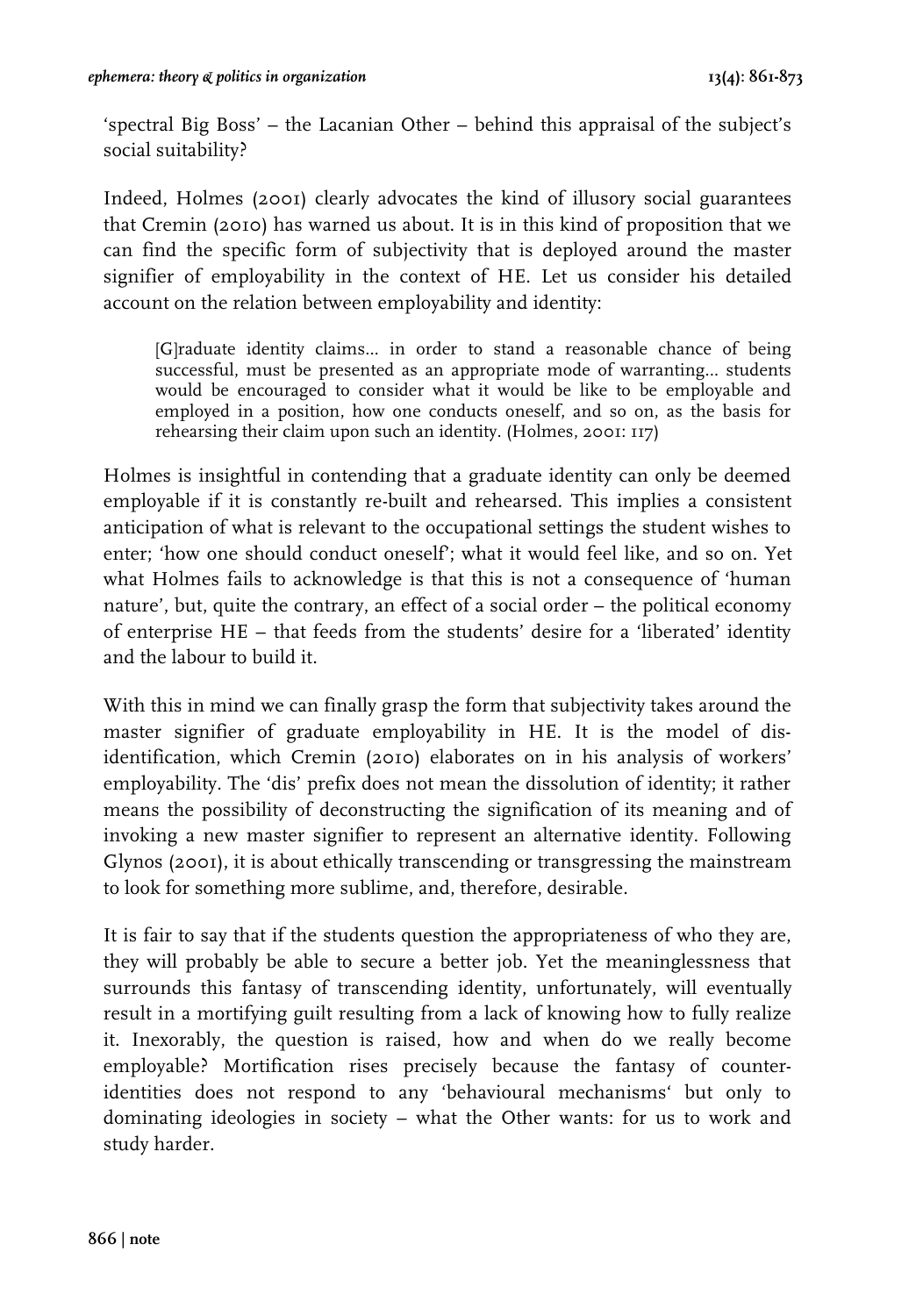Glynos (2001) reminds us that ideology works through fantasy in a specific way: while there is elusiveness or relative emptiness of meaning that produces anxiety (what can we ultimately define as an employable graduate identity?), there is also always a lack of satisfaction (we cannot fully realize an appropriate graduate identity) that only keeps desire going. In this sense, fantasy sustains ideology through a play of void and disavowal, of lack and renewal, which renders identity not only contingent to what is appropriate (as Holmes (2001) proposes) but also always fundamentally reversed. Paraphrasing Glynos, it is the radical failure of identity that comes first, and HE employability merely gives body to this everrenewed obstacle.

For this reason, the only way to cope with the ideological market-Other outside HE seems to be through warranting the cynicism of a 'graduate identity approach'. In the end, this is the only imaginary in which graduate employability can thrive.

# **De-throning quality assurance in higher education**

We have learned that the student-subject has to constantly deconstruct her graduate identity so that becoming employable outside HE – being one with the master signifier of employability – turns into something possible and bearable. However, what is at stake inside the realm of HE imposes a different form of subjectivity than dis-identification. This form has to represent the quality signifier operating as a metaphor of the employability in the context of HE. In particular, it has to represent 'quality assurance': a method employed to supposedly ensure 'efficiency' and above all 'effectiveness' in HE. Following Lacan, this metaphor is understood as a way of re-negotiating with the Other, of defining yet another (insufficient) guarantee for the (insufficient) guarantees he offers to us.

In this case the guarantee does not seem to be articulated on the individual level, but rather on a collective level. While the promise of graduate employability can only be realized at the expense of others who will be competing for the 'next job', the promise of quality assurance can only be realized if everyone benefits from the same educational excellence. It is a fantasy of a method with no exceptions. This should extend our knowledge about the signifiers of employability and quality supporting each other in the name of the Other, according to HE policies. 'All for one, and one for all'… yet how can we understand the particularities of articulating subjectivity at the collective level in HE? What are the imaginaries that make up this distinct mode of being a student-subject?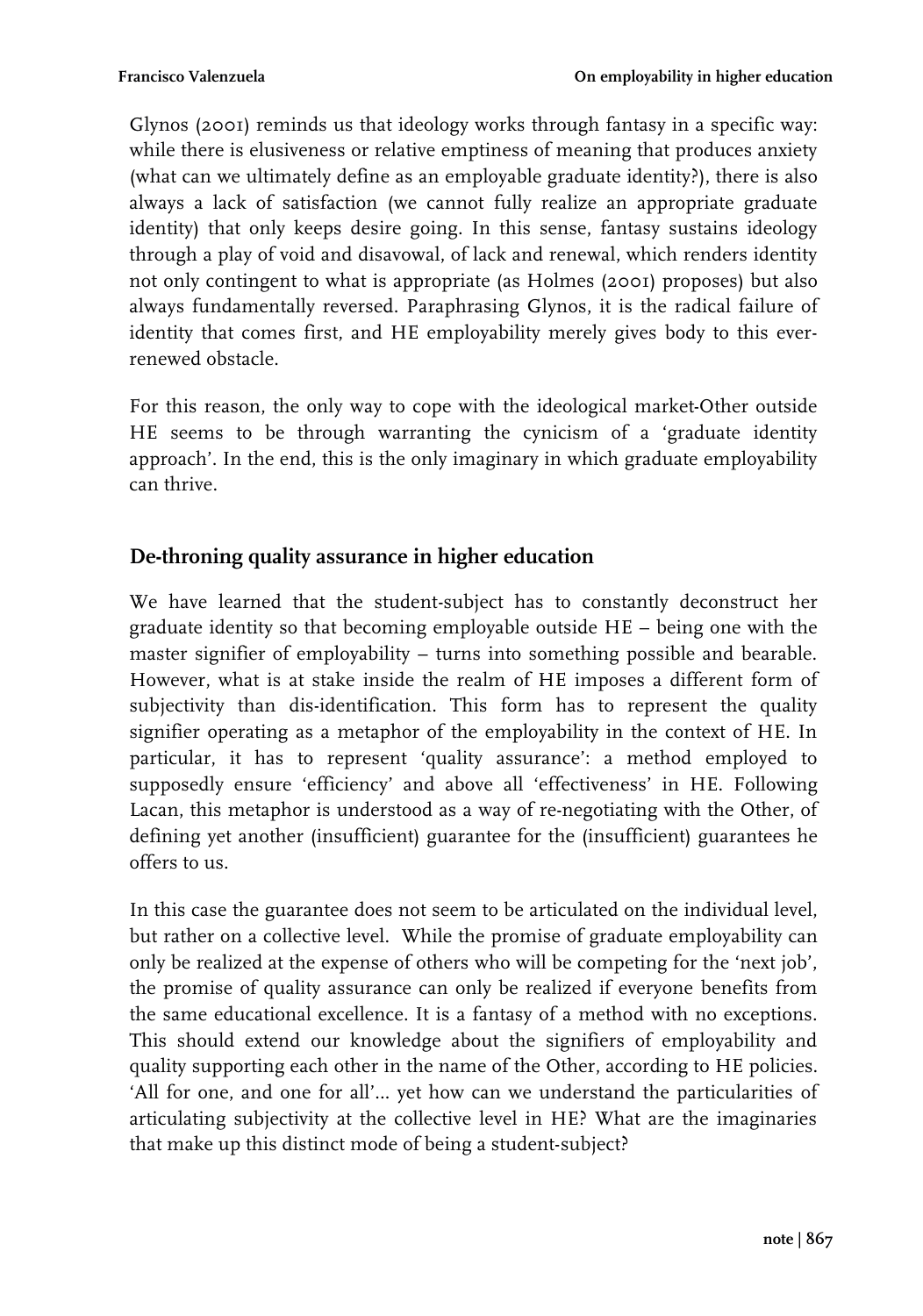Interestingly, there is a concrete case of collective identity in relation to HE quality that can provide some answers to this question. This is not an example of institutional development, however, but an instance of protest against the HE system in demand of a change. It is the case of the Chilean Student movement, which has been active since 2006 in consonance with other student (and academic) mobilizations around the world (e.g. Canada; Spain; UK; see also Bailey and Freedman, 2012).

Following 25 years of extensive neoliberal educational reforms in Chile, including the privatization of institutions and subsequent free-market competition between educators (Vergara, 1997), massive protests broke out. The protestors were demanding a more 'levelled educational playing field' and radical changes in the educational system. Almost a million students marched on the streets and participated in the occupation of schools and universities for months, eventually reaching an agreement with government authorities to work together on a solution, along with a number of experts.

The result, as it can be expected, did not change things radically. It rather promised to balance out previous free-market policies on education by developing major management systems to assure the quality of education and strengthen its institutions. Yet the most interesting part is that the students were somehow aligned with such lukewarm promises of change, based on the possibility of assuring. In the words of Camila Vallejo, their most famous student leader:

The government keeps seeing education as a commodity and not as a right… we need to turn education into the main tool for the progress of Chilean society as a whole… what we propose is to define education as one of the main concerns of the State, so that it accomplishes international quality levels…. (Vallejo, 2012)

We find here an imaginary of quality assurance that is conceived as something satisfactory for the students' hopes for drastic social transformation. By the time of writing, the Chilean Student Movement is still mobilizing for radical political causes, yet they have kept asking for 'quality education' in their protest banners. It is as if they were working against the system's unfairness, and at the same time, advocating for assuring its present capabilities. We need to discern what form of collective subjectivity is operating here that makes viable such a contradictory connection with the master signifier of quality. We need to deduct how the subject makes amends with this Other of the internal in HE and finally how this relates with the Other of an external employability.

The work of Harvey and Green (1993) can contribute to understand such contrast, as they provide a meta-analytic map of the boundaries of the discourse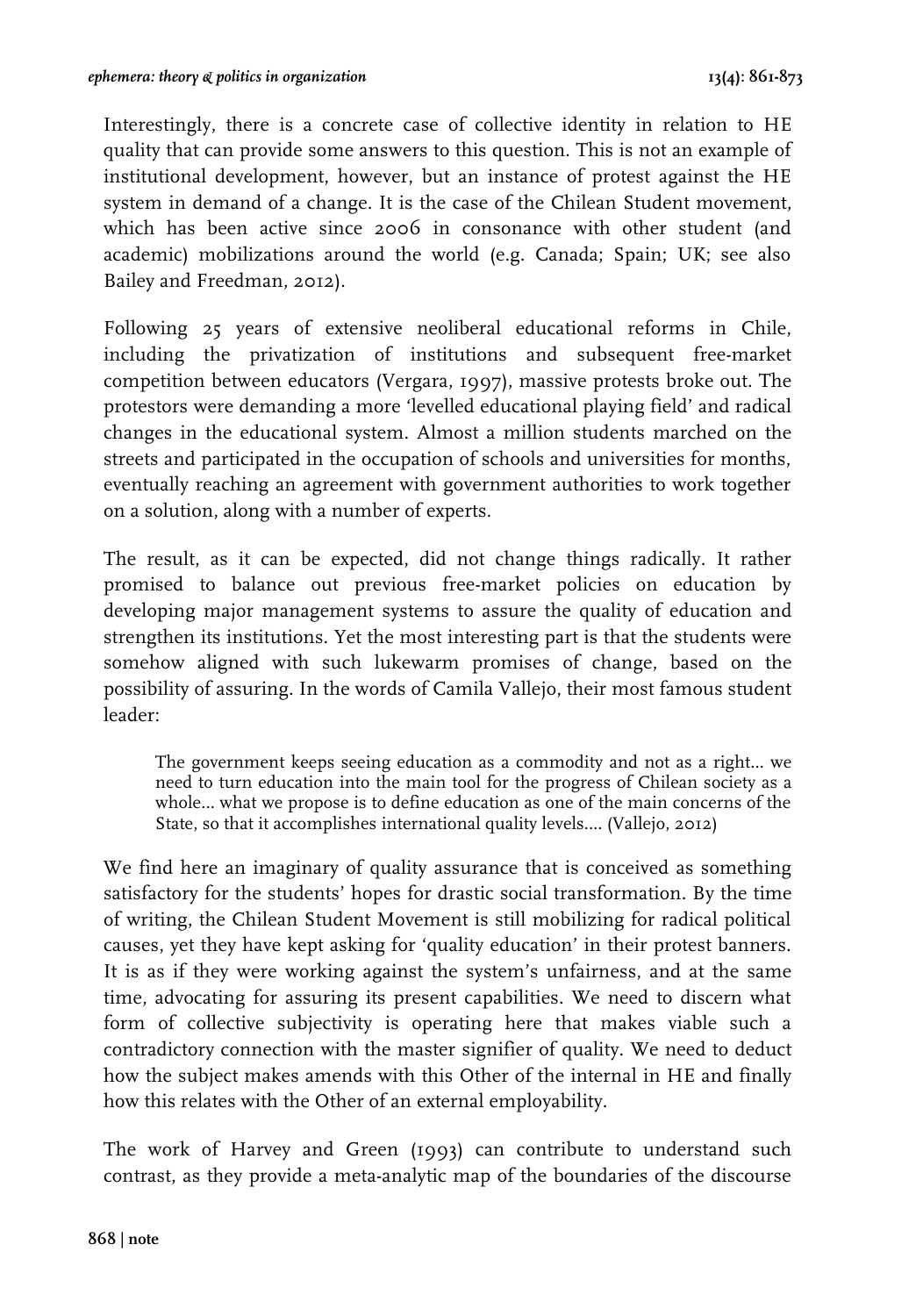on quality that has been used by HE policies and institutions. From this we can understand how the student-subject is taught to speak in the name of the quality signifier. In particular, it gives us the first clue to understand how the elusive meaning of this master signifier enables the student-subject to act against the Other and at the same time fantasize about and demand its presence.

A succinct exercise of discourse analysis is called for here<sup>3</sup>. Harvey and Green (1993) distinguish five stereotypical meanings of the imaginary of quality. Two of them, 'quality as exceptional' and 'quality as value for money', seem to be ascribed by the Chilean students to their antagonist: the current educational system. They mean what is unethical to assure in their society, respectively, 'elitism' and a 'blind search for profit'. Another two meanings, 'quality as perfection' and 'quality as fitness for purpose', seem to be ascribed to the students' own heroic quest: their movement for change. They represent what is ethical and desirable to be assured in their society, respectively, that 'everybody will learn as equals' and that 'learning will be achieved each time by every student'. Finally, the last meaning distinguished by Harvey and Green serves to articulate quality as a metaphor of employability. It is 'quality as transformation', which for the authors means to enhance the learner's capacities and capitalise them professionally.

What we learn from this is that the only way to turn the blurring of meaning into a meaningful promise of assurance or 'professional capitalization' for the student-subject is to cluster the whole five meanings into a desirable yet ambiguous master signifier. This way the ethical can shine against the backdrop of the unethical and the present of HE can overcome the past and also project itself into the future. While some meanings of the master signifier have to be refused, others have to be extolled. There is crucial lesson about subjectivity to be learned from this brief interpretation of discourse on quality, as spoken by the protesters. If the student-subjects want to make sense of the powerful yet obscure message that they are able to decipher from the Other by invoking a master signifier in their discourse – in this case, quality – they have to constantly enthrone and de-throne the master. While university must be overthrown through protest, it should also be assured in its quality, and vice versa.

Lacan was aware of this when he faced student protests personally during his Seminar of 1969. Then his lecture was interrupted by a student who claimed:

If we think that by listening to Lacan's discourse… we will obtain the means to criticize the ideology that they are making us swallow, we're making a big mistake.

 3 The work of Laclau and Mouffe (2001) on discourse analysis should be considered to further understand the particularities in this subjective arrangement.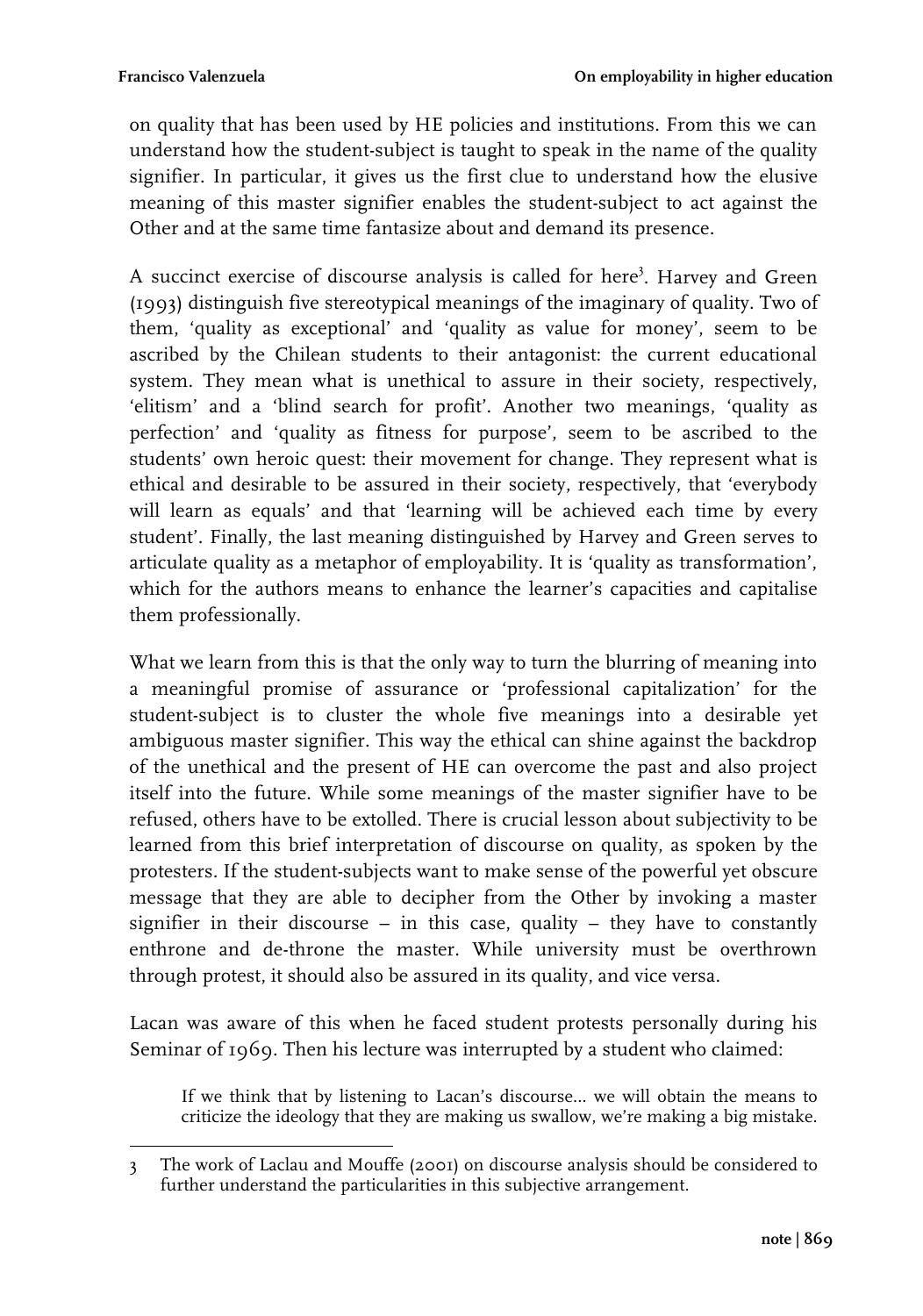I claim that we have to look outside to find the means to overthrow the university. (Lacan, 2007: 205)

Having listened to him, Lacan replied very bluntly: 'But outside what?… when you leave here you continue to speak, consequently you continue to be inside' – and then he added – 'what you aspire to as revolutionaries is a master. You will get one' (*ibid*.: 205-207).

Lacan talks about speaking from inside, because the student-subject builds up her dreams of liberty within the walls of the university. And just like the 'cynicism of identity' in the case of employability, such 'cynicism of protest' allows the subject to cope with an otherwise unbearable command from the Other – 'assure society (and yourselves) that education will deliver (a future)!'. In this sense, and in relation to quality, we can see that the student-subject seeks for guarantees by using the Hysteric's Discourse in Lacan's terms (2007). This student-hysteric seems to always put her teachers and supervisors to the test – ultimately protesting against the 'spectral Big Educators' – so that she can assure whether or not they have enough quality and potency to rule over her desires and give her what she wants – an undoubtable, employable future. This is how she 'gets a master' to speak her being: by momentarily de-throning the signifier to test its royal rights over the Other, the social order of HE's political economy.

# **Concluding thoughts**

The purpose of this note has been to pinpoint the ideologies and fantasies that sustain the student-subject's relation with the master signifiers of employability and quality. As a mode of concluding the argument, it is elucidative to compare the subject's relation to these ideals with what Lacan (2007) called 'University Discourse'. This is not about the subject (re)producing and sharing new valuable knowledge with the world – learning some quality and employability (skills, lessons, etc) – but really the opposite. In simple terms, making the subject calculate her own value in relation to a method (knowledge) that has been produced and 'skimmed' since long ago – becoming quality and employability, being one with their infallible guidelines.

Two forms of subjectivity have been interpreted here and each one of them can be seen as working to re-produce the University Discourse. In the case of employability, dis-identification: deconstructing identity – one's own value and meaning – to improve the chances of becoming appropriate for the method that ensures employability. In the case of the latter, de-throning (hysterically): resisting some meanings and values regarding HE's workings and extolling others, in hope that the method itself will be depurated and assured. In both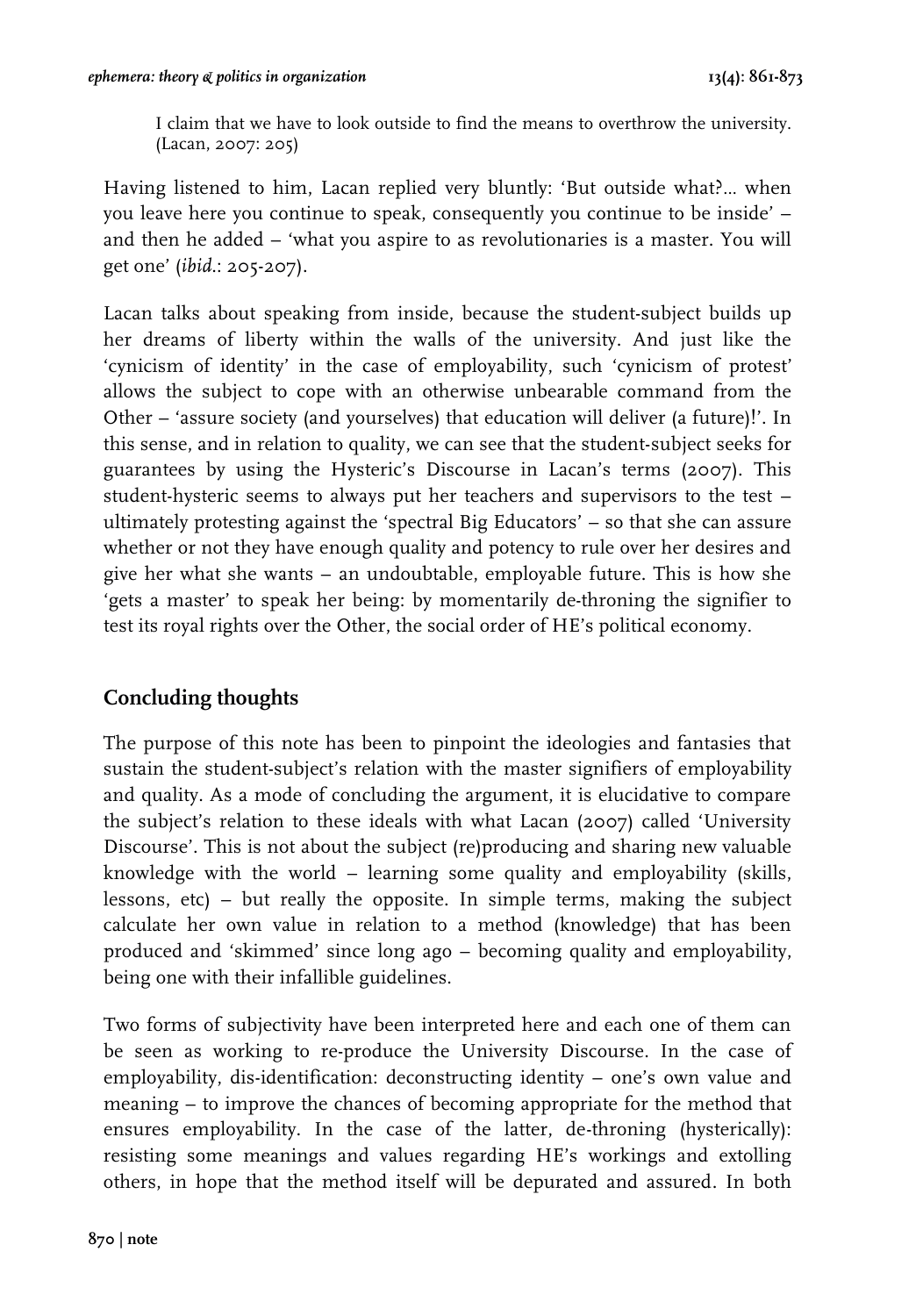cases, the student-subject proves to be only cynical with the possibility of speaking the discourse of the master (signifier), and thus, to stand as a failure under the gaze of the Other who is supposed to be successful in guaranteeing the master's efficacy. The subject cannot decide between mastering the method and mastering herself, and in that sense, according to Ian Parker (2013), she reveals to be more of a 'little slave' beholden to the recognition of the academic machinery. Or perhaps even worst, to be just a mere residue of the academic (re)production of knowledge.

Certainly this does not constitute a picture of progress. Accordingly, the interpretation of these complex aspects should be followed by the discussion of certain issues, in the hope of their amendment. One, of course, is about 'traversing the fantasies' that subjectively sustain the current shape of HE. For authors like Clarke (2012), this implies that policy and political discourse should be criticized in order to open them up to the contingent and the radical undecidability of the social. Another is about the realization of the students' future. Considering their current subjective conditions, we need to follow them and analyse what will happen after they exit HE to begin their working lives. However, although there is much to improve, we should remain hopeful. At least desire has been kept alive and running throughout these silhouettes of student self-realization. And what better time to explore its unknown consequences than youth, when the young still enjoy a lot of themselves…

#### **references**

- Bailey, M. and D. Freedman (eds.) (2012) *The assault on universities: A manifesto for resistance.* London: Pluto Press.
- Baron, A. (2011) 'Employment versus employability: Is there a tradeoff?', *HR Magazine*, 30 November. [http://www.hrmagazine.co.uk/hro/features/1020518/employmentverses-employability-is-trade/]
- Bridgstock, R. (2009) 'The graduate attributes we've overlooked: Enhancing graduate employability through career management skills', *Higher Education Research & Development*, 28: 31-44.
- Cheng, Y. C. and W. M. Tam (1997) 'Multi-models of quality in education', *Quality assurance in education*, 5: 22-31.
- Clarke, M. (2012) 'Talkin' 'bout a revolution: The social, political, and fantasmatic logics of education policy', *Journal of education policy*, 27(2): 173-191.
- Cremin, C. (2010) 'Never employable enough: The (im)possibility of satisfying the boss's desire', *Organization*, 17(2): 131-149.
- EUA, European University Association (2013) 'Bologna An overview of the main elements'. [http://www.eua.be/eua-work-and-policy-area/building-the-europeanhigher-education-area/bologna-basics/Bologna-an-overview-of-the-mainelements.aspx]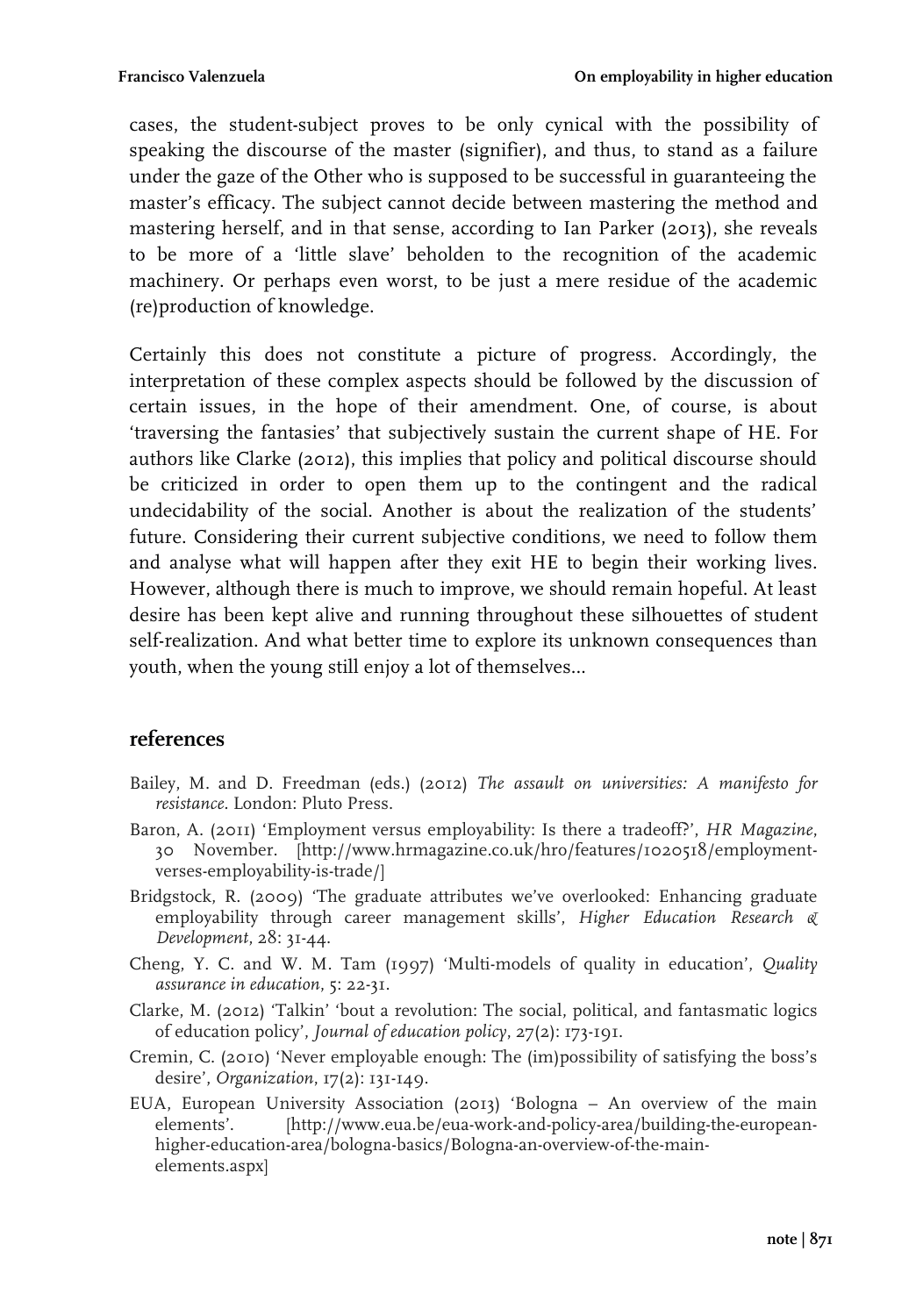- Fejes, A. (2010) 'Discourses on employability: Constituting the responsible citizen', *Studies in continuing education*, 32(2): 89-102.
- Glynos, J. (2001) 'The grip of ideology: A Lacanian approach to the theory of ideology', *Journal of Political Ideologies*, 6: 191-214.
- Gornitzka, A., M. Kogan and A. Amaral (eds.) (2005) *Reform and change in higher education: Analysing policy implementation*. Berlin: Springer.
- Gumport, P. J. (2000) 'Academic restructuring: Organizational change and institutional imperatives', *Higher education*, 39: 67-91.
- Harvey, L. and D. Green (1993) 'Defining quality', *Assessment & Evaluation in Higher Education*, 18: 9-34.
- Harvey, L. (2001) 'Defining and measuring employability', *Quality in higher education*, 7: 97-109.
- Holmes, L. (2001) 'Reconsidering graduate employability: The "graduate identity" approach', *Quality in Higher Education*, 7(2): 111-119.
- Knight, P. T. and M. Yorke (2003) 'Employability and good learning in higher education', *Teaching in Higher Education*, 8: 3-16.
- Knight, P. T. (2001) 'Editorial: Employability and quality', *Quality in Higher Education*, 7: 93-95.
- Kwiek, M. and A. Kurkiewicz (eds.) (2012) The modernization of European universities. Cross-national academic perspectives. Oxford: Peter Lang.
- Lacan, J. (2007) The other side of psychoanalysis: The seminar of Jacques Lacan. (Book 17). New York: W.W. Norton & Co.
- Laclau, E. and C. Mouffe (2001) Hegemony and socialist strategy: Towards a radical democratic politics. London: Verso.
- Miller, H. (1995) The management of change in universities: Universities, state and economy in Australia, Canada and the United Kingdom. Bristol, PA: Open University Press.
- Miller, J-A. (1994) 'Extimité' in M. Bracher, M. Alcorn, R. Corthell and F. Massardier-Kenney (eds.), *Lacanian theory of discourse: Subject, structure and society*. New York: New York University Press.
- Morley, L. (2001) 'Producing new workers: Quality, equality and employability in higher education', *Quality in Higher Education*, 7: 131-138.
- Parker, I. (2013) 'The function and field of speech and language in neoliberal education', *keynote presented at Re-working Lacan at work conference*. Paris, France, 14-15 June.
- Pounder, J. (1999) 'Institutional performance in higher education: Is quality a relevant concept?', *Quality Assurance in Education*, 7: 156-165.
- Sparrhoff, G. R. (2012) 'Learning for employability: Managers' self-governance and learning in organizational practices', *Procedia – Social and Behavioral Sciences*, 46: 3350-3355.
- Vallejo, C. (2012) 'No a la banca, pero sigue el lucro', *El Mostrador*, 25 April. [http://www.elmostrador.cl/opinion/2012/04/25/no-a-la-banca-pero-sigue-ellucro/]
- Vergara, P. (1997) 'In pursuit of" growth with equity: The limits of Chile's free-market social reforms', *International journal of health services*, 27: 207-215.
- Žižek, S. (1989) *The sublime object of ideology*. London: Verso.